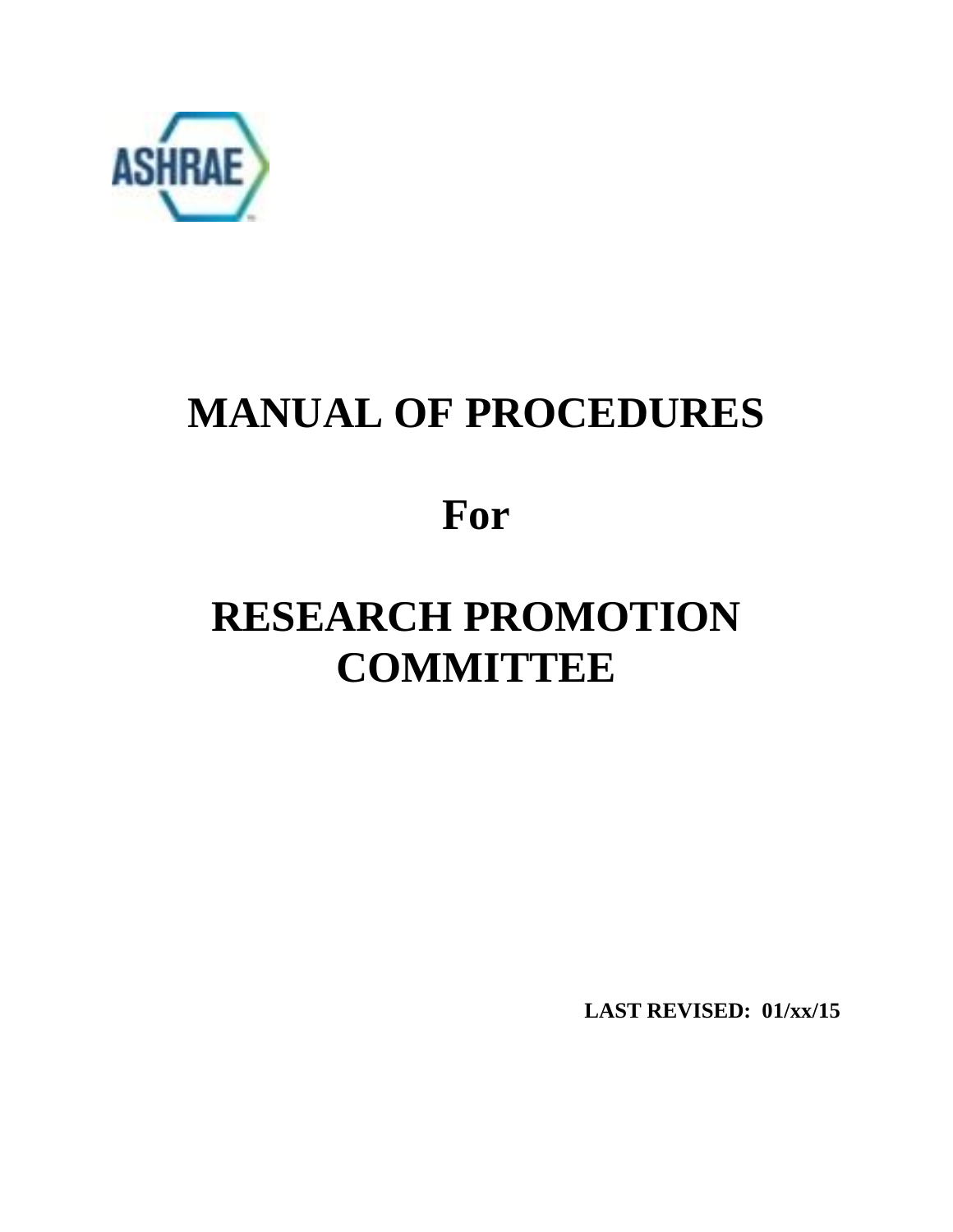# **MANUAL OF PROCEDURES FOR RESEARCH PROMOTION COMMITTEE**

# **FOREWORD**

The Research Promotion Committee (RP) is a General Standing Committee of the Society and operates under the direction of the Board of Directors and Members Council. The Rules of the Board (ROB) for RP is its constitution. Proposed changes to the ROB and its appendices must be approved by the Board of Directors.

This Manual of Procedures (MOP) is a supplement to the RP ROB that describes the methods and procedures by which that committee accomplishes the duties and responsibilities assigned to it. The MOP is an internal document of the committee for its own guidance. The MOP and revisions thereto, require approval of Members Council. (96-02-18-07)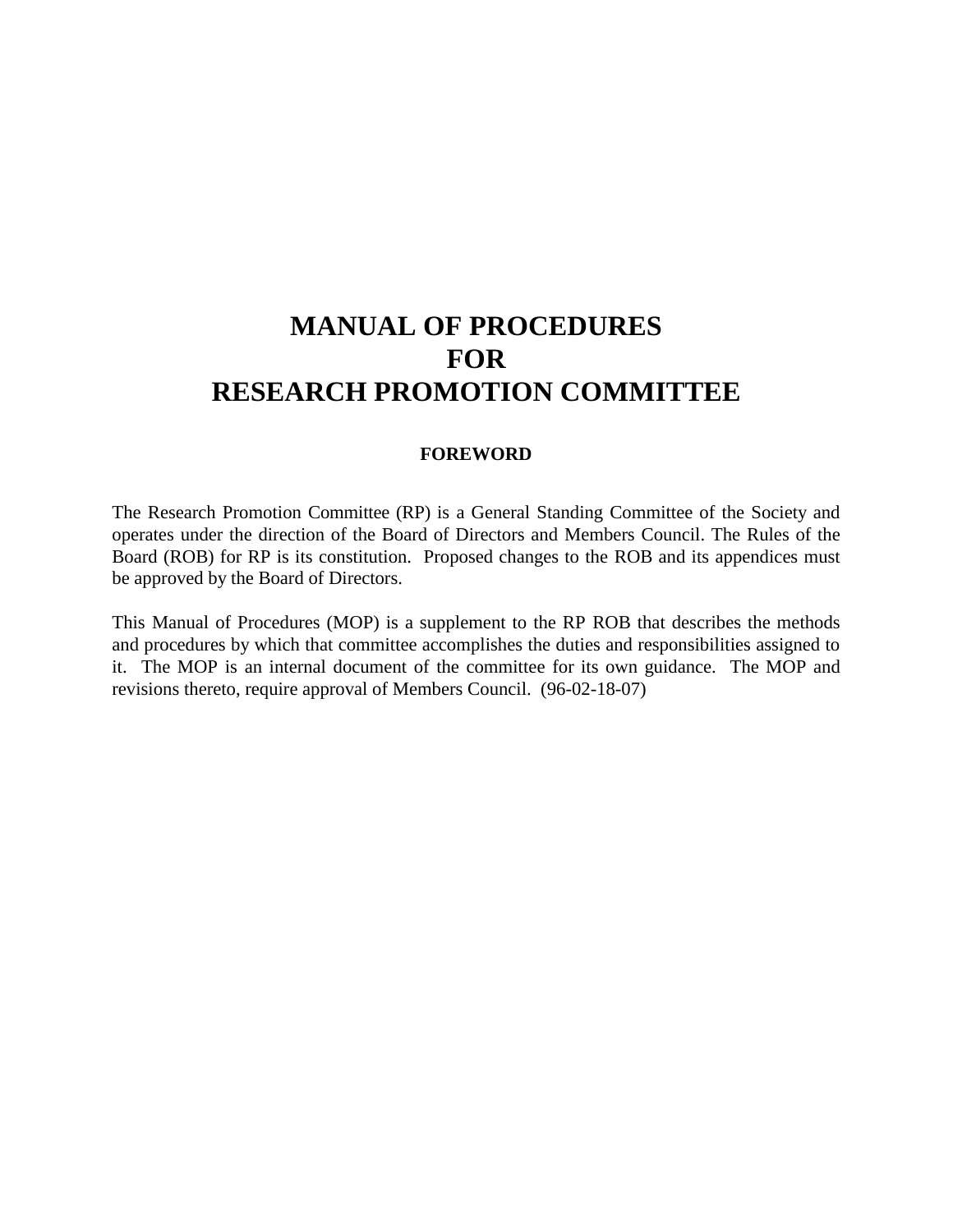# **TABLE OF CONTENTS**

# SECTION A - RESEARCH PROMOTION COMMITTEE – GENERAL

- Part 1 Responsibilities/Duties
- Part 2 Membership
- Part 3 Meetings
- Part 4 Operations

# SECTION B - CHAIR AND VICE CHAIRS

- Part 1 Selection
- Part 2 Chair
- Part 3 Vice Chair
- Part 4 Consultant

# SECTION C - EXECUTIVE COMMITTEE

- Part 1 Membership
- Part 2 Meetings
- Part 3 Responsibilities

# SECTION D - REGIONAL VICE CHAIRS

- Part 1 Meetings
- Part 2 Responsibilities

# SECTION E – REVISIONS TO RULES AND PROCEDURES

- Part 1 Revisions to Rules of the Board (ROB)
- Part 2 Revisions to Manual of Procedures (MOP)

#### **APPENDICES**

| APPENDIX 1 EXCERPTS FROM RULES OF THE BOARD                        |
|--------------------------------------------------------------------|
| APPENDIX 2 ASHRAE GULDELINE FOR SOLICITIATION AND ACCEPTANCE OF    |
| EARMARKED RESEARCH FUNDS                                           |
| APPENDIX 3     RESOURCE PROMOITON POLICY FOR SPLITTING INVESTMENTS |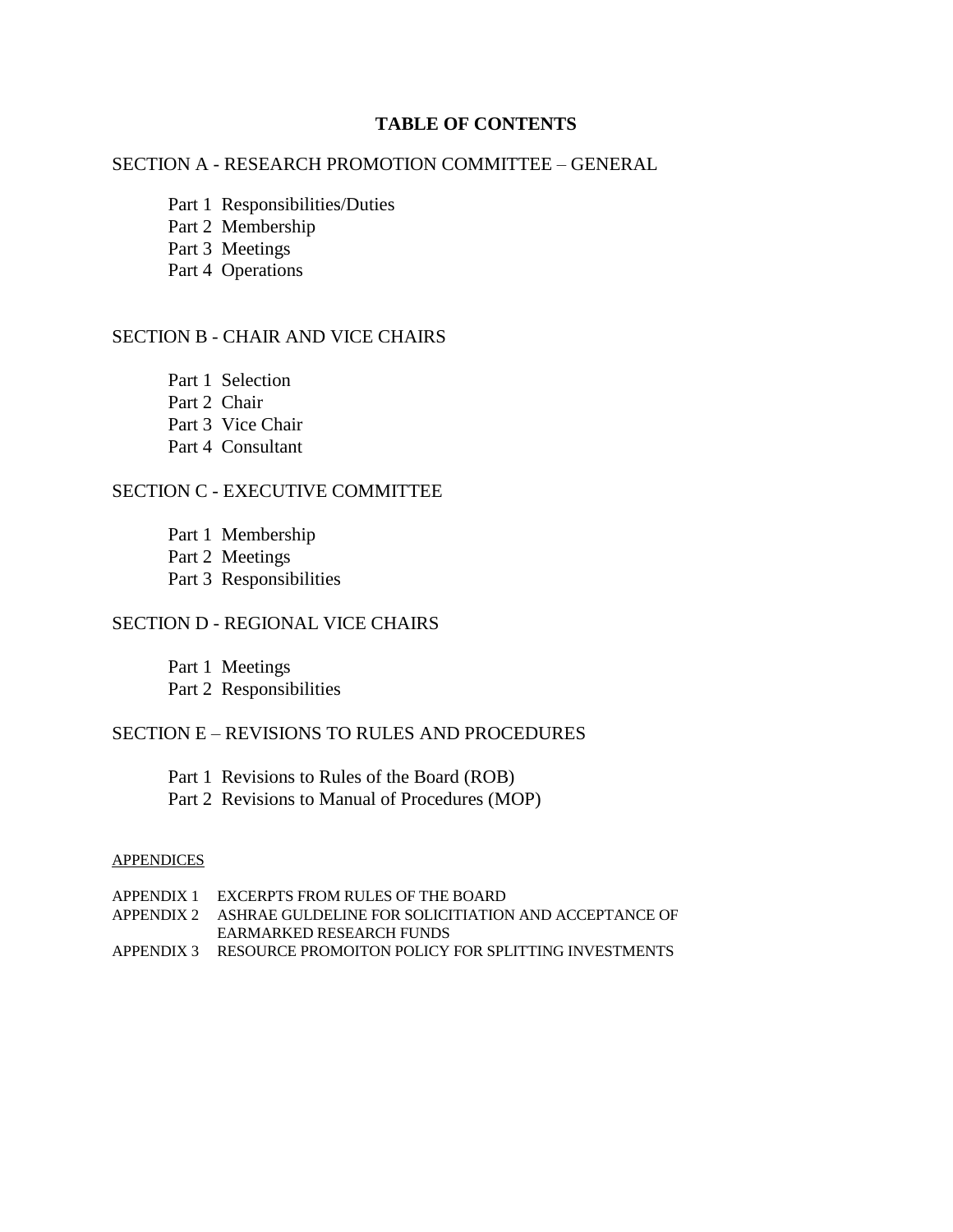# **SECTION A - RESEARCH PROMOTION COMMITTEE - GENERAL**

#### Part 1 Responsibilities/Duties

A1.1 The Research Promotion (RP) Committee shall advise and direct the Society's fundraising activities to support the Society's programs.

### Part 2 Membership

A2.1 The RP Committee shall consist of members as described in Section 2.422.002 of the ASHRAE Rules of the Board

### Part 3 Meetings

A3.1 The RP Committee shall meet two times each year, at the Winter and Annual Meetings of the Society. (See Section 2.422.003 of the ASHRAE Rules of the Board.)

#### Part 4 Operations

A4.1 A quorum shall exist if a majority of the membership, including the chair and vice chairs is present. The Board ex-officio members and any presidentially appointed consultants to the committee are non-voting members and are not eligible in determining quorum requirements.

# **SECTION B – CHAIR, VICE CHAIRS AND CONSULTANT**

#### Part 1 Selection

B1.1 The chair of the RP Committee is nominated by the President-Elect of the Society from the current membership of the RP Committee and elected by the Board of Directors (BOD) to serve a one-year term commencing at the close of the next Annual Meeting of the Society. (ROB Book 2, 100-109-001)

### Part 2 Duties of Chair

- B2.1. The chair is responsible for the organization of the RP Committee and its Executive Committee.
- B2.2 The chair shall preside over all meetings of the RP Committee and its Executive Committee.
	- B2.2.1 With the advice of the staff liaison and the RP Committee, the chair shall be responsible for the preparation of agendas of the business to be transacted.
	- B2.2.2 The chair shall be responsible for ensuring that the staff liaison provides minutes of the meetings of its RP Committee and its Executive Committee.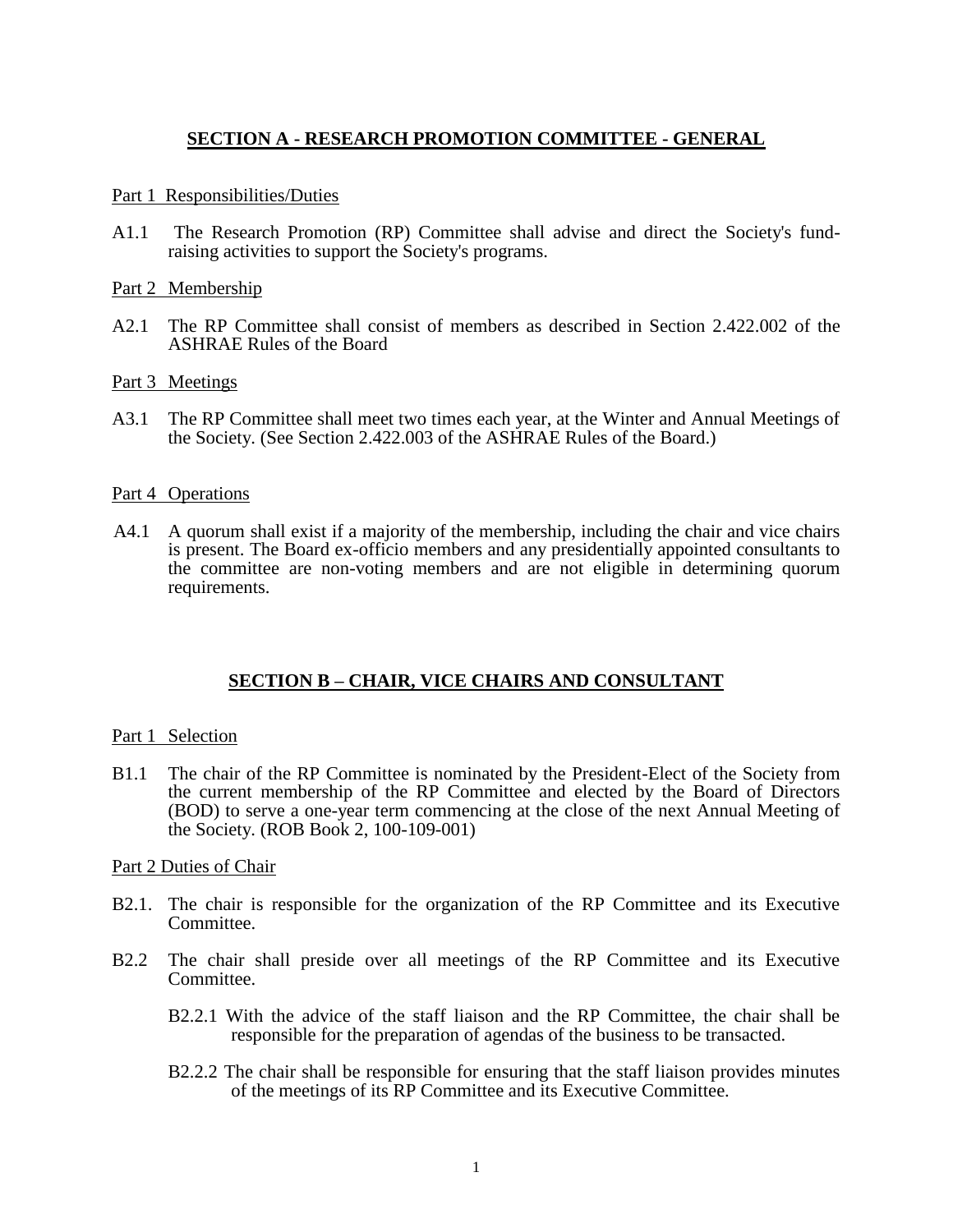- B2.3 The chair shall appoint ad hoc committees or working groups from the membership of the committee or the Society membership whenever necessary in order to assist in fulfilling his/her responsibilities.
- B2.4 The chair shall appoint or nominate committees or representatives of the RP Committee as directed by the President or the BOD or as requested by other standing committees of the Society.
- B2.5 With the assistance of the staff liaison, the chair shall prepare and submit to the Members Council and the BOD, through the BOD Ex-officio, a semiannual report, an annual report, and such other reports as required by the Board.
- B2.6 The chair shall be responsible for informing the RP Committee and Chapter chairs of Society policies and procedures in regard to the solicitation of funds.
- B2.7 The chair, or his/her appointed representative, will act as liaison to the Research Administration Committee (RAC) for the purpose of briefing RAC on RP Committee activities and on activities and issues of mutual interest.

### Part 3 – Duties of Vice Chair

- B3.1 Membership
	- B3.1.1 The three vice chairs shall be members of the Executive Committee of the RP Committee and shall assist the chair with his duties and responsibilities.
- B3.2 Society Meetings
	- B3.2.1 The vice chairs shall attend the committee meetings at the Winter and Annual Meetings of the Society, the RP Executive Committee meetings as scheduled by the chair, and Members Council or Technical Committee (TC) meetings as assigned by the chair.
- B3.3 Responsibilities
	- B.3.3.1 The vice chairs, as directed by the chair, shall schedule their attendance at centralized training so a member of the RP Executive Committee attends each training session. These sessions shall be arranged by the Regional vice chair of each Region in accordance with the committee's ROB.
	- B3.3.2 The vice chairs shall assist the Regional vice chairs and supervise the RP activities in Regions as assigned by the chair. The vice chairs shall act as liaisons between the committee chair and the Regional vice chairs.
	- B3.3.3 If the chair is unable to attend a scheduled meeting (committee meeting, Executive Committee meeting, centralized training session), he/she shall designate one of the vice chairs to conduct the meeting.
	- B3.3.4 Each vice chair shall provide a report of his activities and the status of his assigned Regions at least three weeks prior to each Winter and Annual Meeting of the Society as directed by the chair.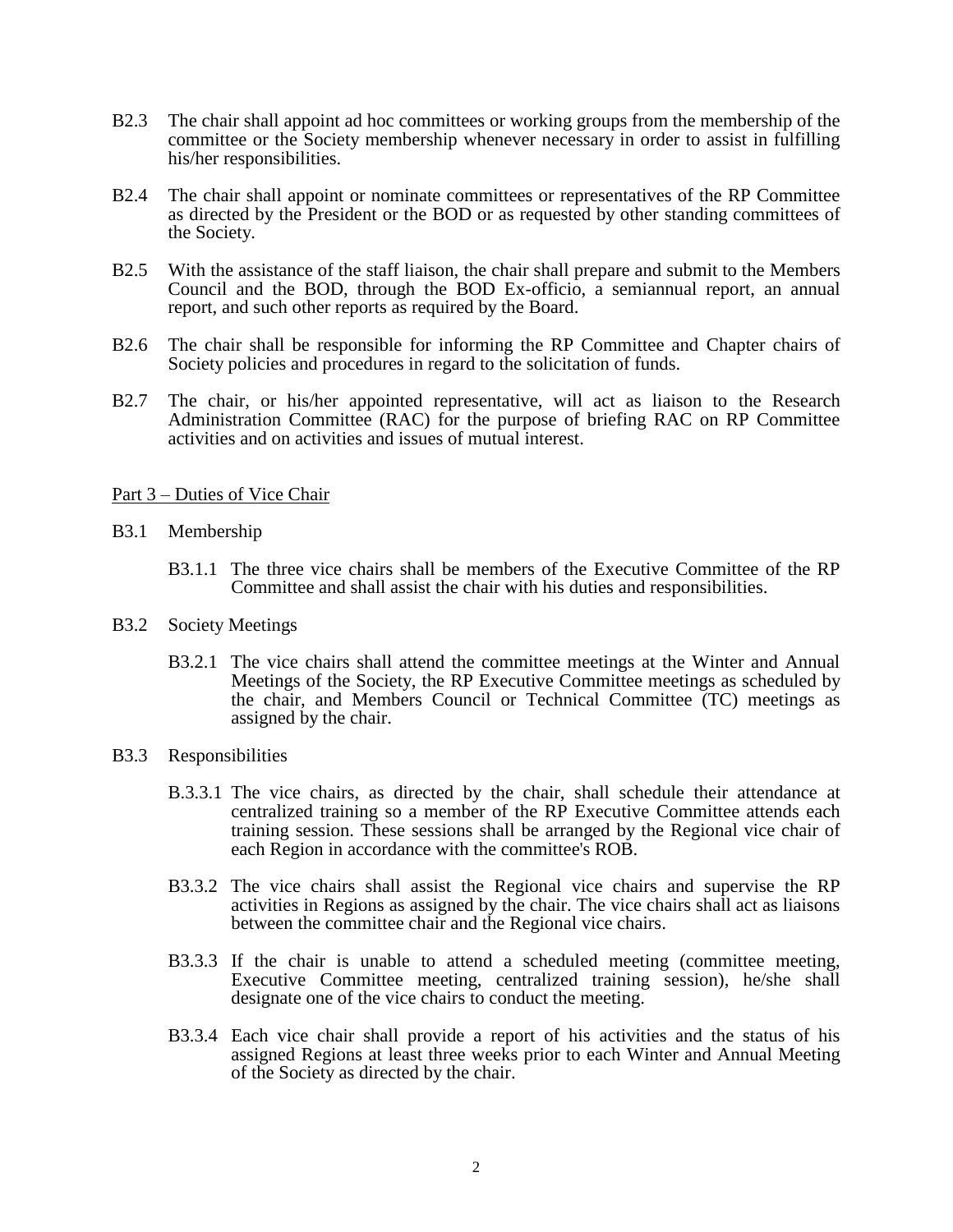- B3.3.5 Upon completion of their terms, vice chairs shall review with incoming vice chairs the past RP activities of their assigned Regions, turn over files, and make suggestions for improvement of programs in their assigned Regions.
- B3.3.6 Prior to the Society's Annual Meeting, the First Vice Chair will prepare the following year's committee objectives and present these objectives to the committee for their review during the Society Annual Meeting. The objectives will be included in the committee's report to the council at the annual meeting as an information item, and a copy of the objectives will be sent to the Assistant to the BOD at Headquarters.

If any committee does not submit its objectives to the council at the annual meeting, the assigned DAL (BOD Ex Officio) is responsible for contacting the incoming committee chair and working with him/her to complete objectives.

Staff (Assistant to the BOD) will send copies of objectives to the BOD Ex Officio.

Each objective should be measurable and should include a projected completion date, fiscal impact (if any) and other information that would clarify the intent of the objective. If an objective is to be assigned to a specific member or subcommittee of the committee, this should also be included.

A status report of the objectives will be included in the committee's report submitted to the council at the Society's Winter Meeting.

A final report of the objectives will be included in the committee's report submitted to the council at the Society's Annual Meeting. The objectives prepared by the committee's First Vice Chair for the following year will also be included in this report. These two reports on objectives will show the council what the committee accomplished during the Society year that is ending and what is planned for the upcoming year.

### Part 4 - Duties of the Consultant

- B4.1 Membership
	- B4.1.1 The Consultant shall be a non-voting member of the RP Committee and shall assist the Chair with assigned duties and responsibilities.

### **SECTION C - EXECUTIVE COMMITTEE**

### Part 1 Membership

- C1.1 The RP Executive Committee shall consist of the chair and three vice chairs.
- C1.2 The Consultant may serve as a non-voting member of the RP Executive Committee at the discretion of the Chair.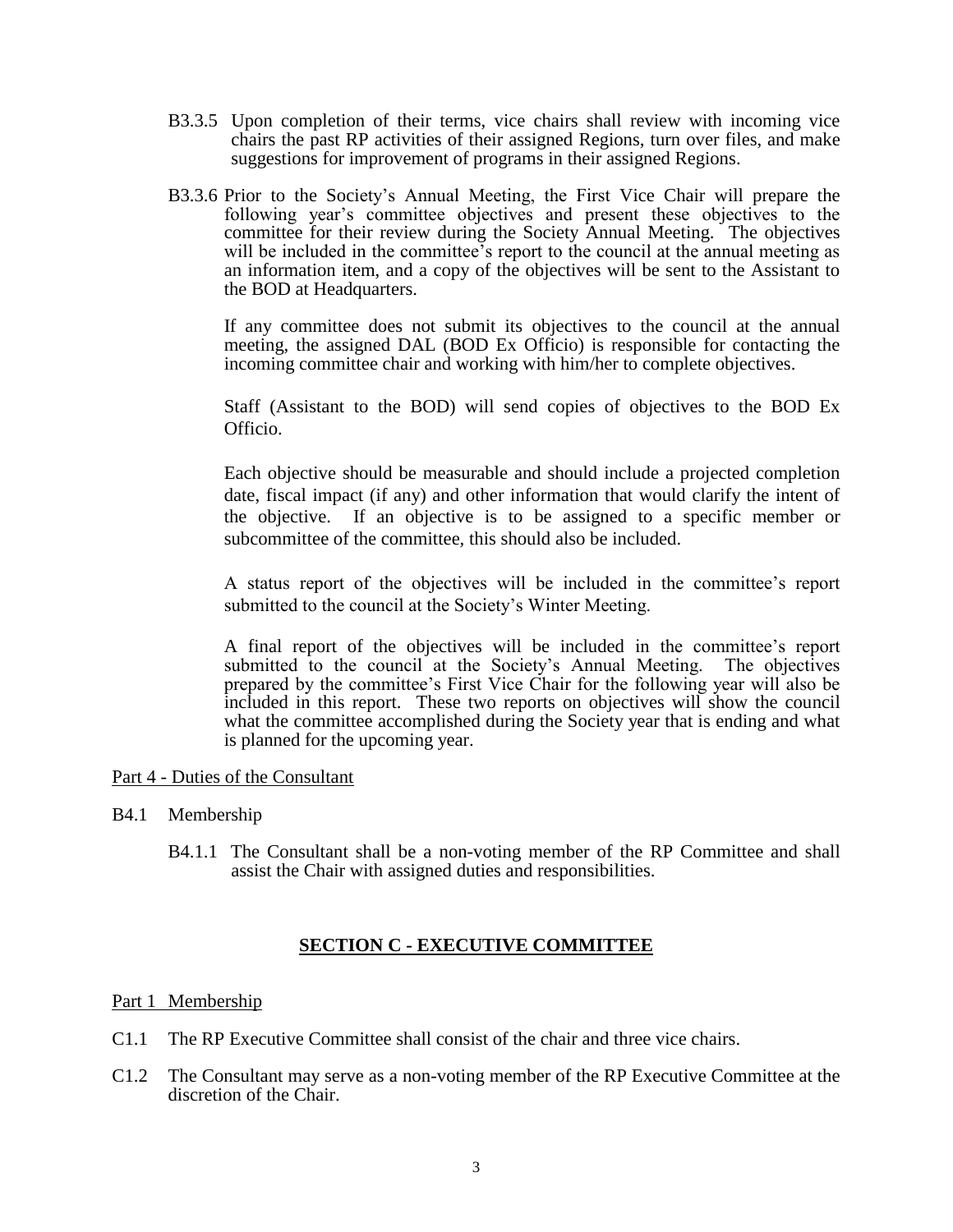#### Part 2 Meetings

C2.1 The Executive Committee shall have two meetings each year, one at the Winter and Annual Meetings of the Society.

#### Part 3 Responsibilities

- C3.1 The Executive Committee shall recommend to the RP Committee changes in policy.
- C3.2 The Executive Committee shall provide guidance and support to Regional vice chairs.
- C3.3 The Executive Committee shall assist in preparation of budgets for the RP Committee.
- C3.4 The Executive Committee shall periodically review the RP MOP and Training Manual and recommend changes to the RP Committee.
- C3.6 The Executive Committee shall coordinate the solicitation and recognition of individuals, companies and organizations that provide major contributions at the ASHRAE RP Golden Circle and Platinum Circle levels.
- C3.7 The Executive Committee will recommend the William J. Collins, Jr. RP Award winner based on the nomination of the Regional Vice Chairs and the award's selection criteria.
- C3.8 The Executive Committee shall annually select the individual to be featured on the RP Campaign Commemorative Coin.

# **SECTION D - REGIONAL VICE CHAIRS**

#### Part 1 Meetings

D1.1 Regional vice chairs shall attend the RP Committee meetings held during the Winter and Annual Meetings of the Society, the CRC held in their Region, the Regional planning meeting and the RP Centralized Training session for their Region.

#### Part 2 Responsibilities

- D2.1 Confer with Chapter presidents regarding the appointment of Chapter RP Chairs.
- D2.2 Ensure that each Chapter RP Chair has a copy of the RP Training Manual.
- D2.3 Obtain answers to RP and fund raising questions from RP Chairs in the Region.
- D2.4 Ensure that Chapters are aware of promotional materials available from Headquarters.
- D2.6 Maintain liaison with all Chapter RP Chairs and Chapter presidents by phone, letter and/or Chapter visits.
- D2.7 Monitor the transmission of all contributions submitted by Chapter RP Chairs to ASHRAE Headquarters.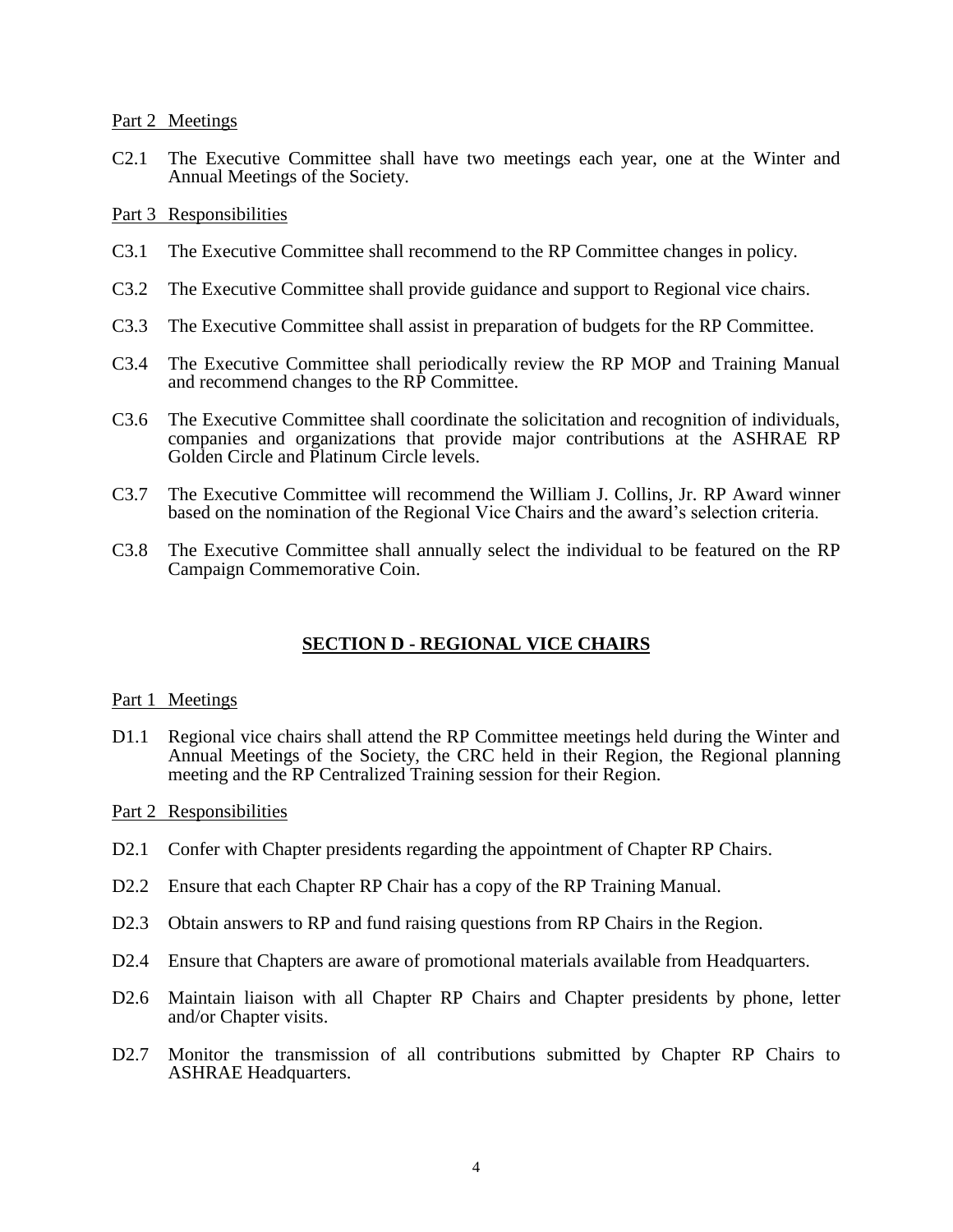- D2.8 Assist the Chapter RP Chair, upon request, in soliciting and accepting earmarked funds as defined in Appendix 2.
- D2.9 As necessary, mediate in splitting of investments between Chapters according to the procedure described in Appendix 3.
- D2.10 Review the monthly reports and inform staff liaison at ASHRAE Headquarters of errors.
- D2.11 Monitor the follow-up of major investors in the Region by identifying the appropriate forms in the Training Manual to Chapter RP Chairs, obtaining responses to the follow-ups, and communicating the results to Headquarters.
- D2.12 Notify Chapter RP Chairs in the Region of the awards program for recognizing major investors.
- D2.13 Conduct an RP session at the CRC for Chapter RP Chairs and other interested parties. This session shall last a minimum of 2 hours.
- D2.14 Participate in a six hour minimum centralized RP centralized training session for Chapter RP Chairs in their Region early in the fiscal year using materials and activities as outlined in the RP Training Manual and led by the RP Staff Liaison. A Chapter RP Chair who attends this recommended six-hour training session, will be reimbursed for transportation costs in accordance with ASHRAE Transportation Reimbursement Guidelines.
- D.2.15 The RP Executive Committee shall determine the location(s) of the RP Centralized Training sessions. The RP Executive Committee shall notify the RP Regional Vice Chair (RP RVC) of the location and the RP RVC shall coordinate training attendance with the DRC and Chapter RP Chairs. These trainings will be led by the RP Staff Liaison with participating help of the attending RP Executive Committee member and attending RVCs.
- D2.16 Assist the Chapter RP Chair, upon request, by visiting their Chapters in the Region. The Society has indicated that travel may be reimbursed for a maximum of three Chapter visits if authorized by the Director and Regional Chair.
- D2.17 Close the RP campaign at the end of the fiscal year-by sending thank-you letters to the Chapter RP Chairs and/or Chapter Presidents in the Region.
- D<sub>2</sub>,18 Assist the DRC and Chapter RP Chairs in determining the Chapter goals and the corresponding Regional goal for the coming year.

# **SECTION E – REVISIONS TO RULES AND PROCEDURES (The section if for informational purposes only.)**

Part 1 Revisions to Rules of the Board

E1.1 Proposed revisions to the Rules of the Board (ROBs) may be submitted by committees, councils and Board members. Changes proposed by a committee shall be submitted through the body to which it reports; councils and Board members may submit proposed changes directly to the BOD.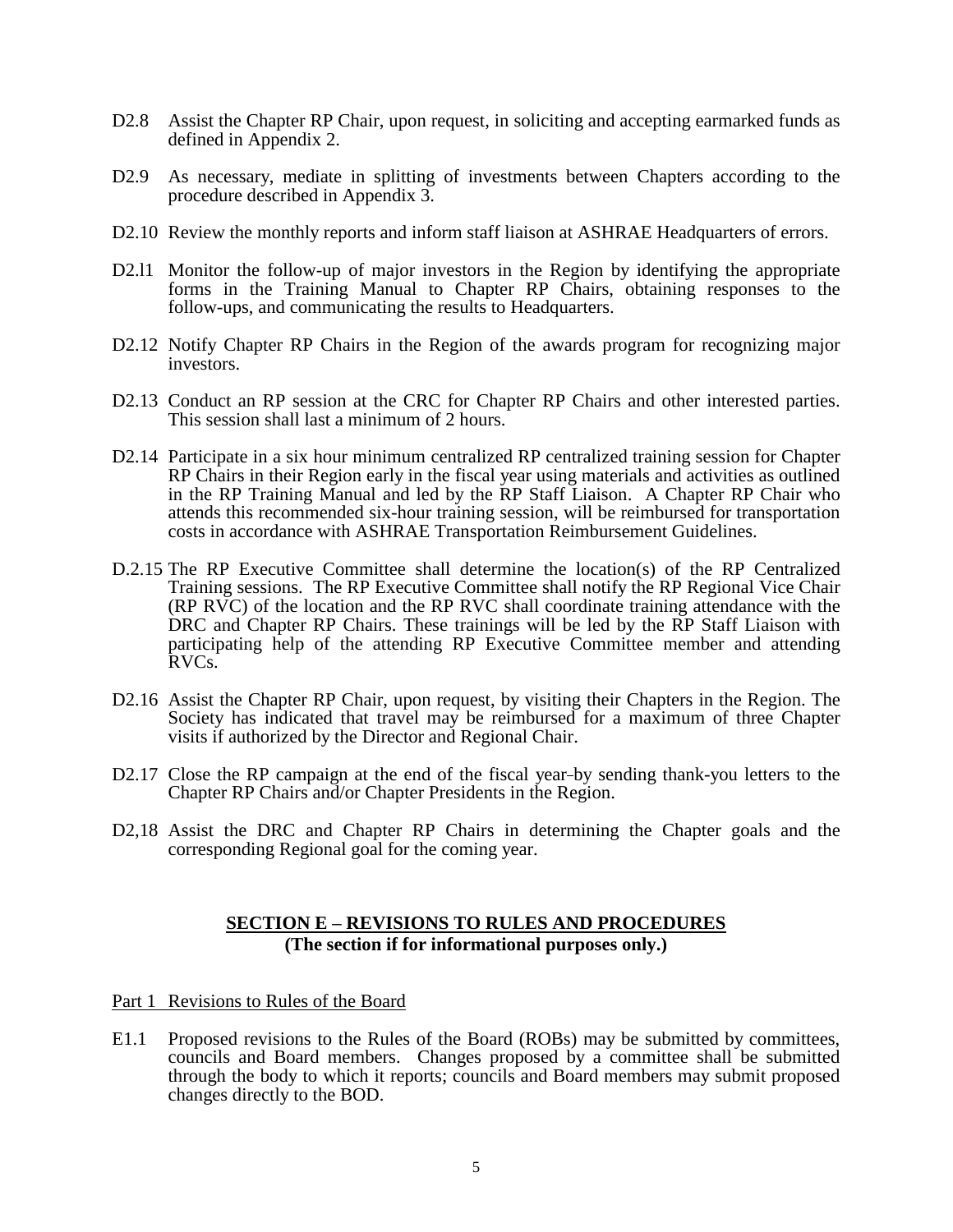E1.2 To propose a change to an existing ROB:

Present a two-column comparison showing the current ROB number and wording and the proposed ROB wording. A proposed change, as a minimum, shall include the ROB number, the proposed change, and the reason for the change.

E1.3 To propose a new ROB:

Present the wording for the new rule and include a statement indicating a recommended placement of the new rule within the ROB framework. Examples:

*It is recommended that this rule be placed in ROB Book II, Publishing Council ROB*

*It is recommended that this rule be placed in ROB Book I, section 300, Meetings of Members.*

- E1.4 To propose rescinding an existing ROB, include in the recommendation the ROB book in which the rule is located, the rule number or other identification code, and the wording of the rule.
- E1.5 Proposed changes to Society-wide policies and procedures (e.g., Travel Reimbursement Policy, Election and Appointment Procedures) shall follow the same procedure as for changes to ROBs.

#### Part 2 Revisions to Committee Manual of Procedures (MOP)

E3.1 Revisions to this Manual of Procedures must be approved by Members Council.

#### **APPENDICES**

- APPENDIX 1 EXCERPTS FROM RULES OF THE BOARD
- APPENDIX 2 ASHRAE GUIDELINES FOR SOLICITATION AND ACCEPTANCE OF EARMARKED RESEARCH FUNDS
- APPENDIX 3 POLICY FOR SPLITTING INVESTMENTS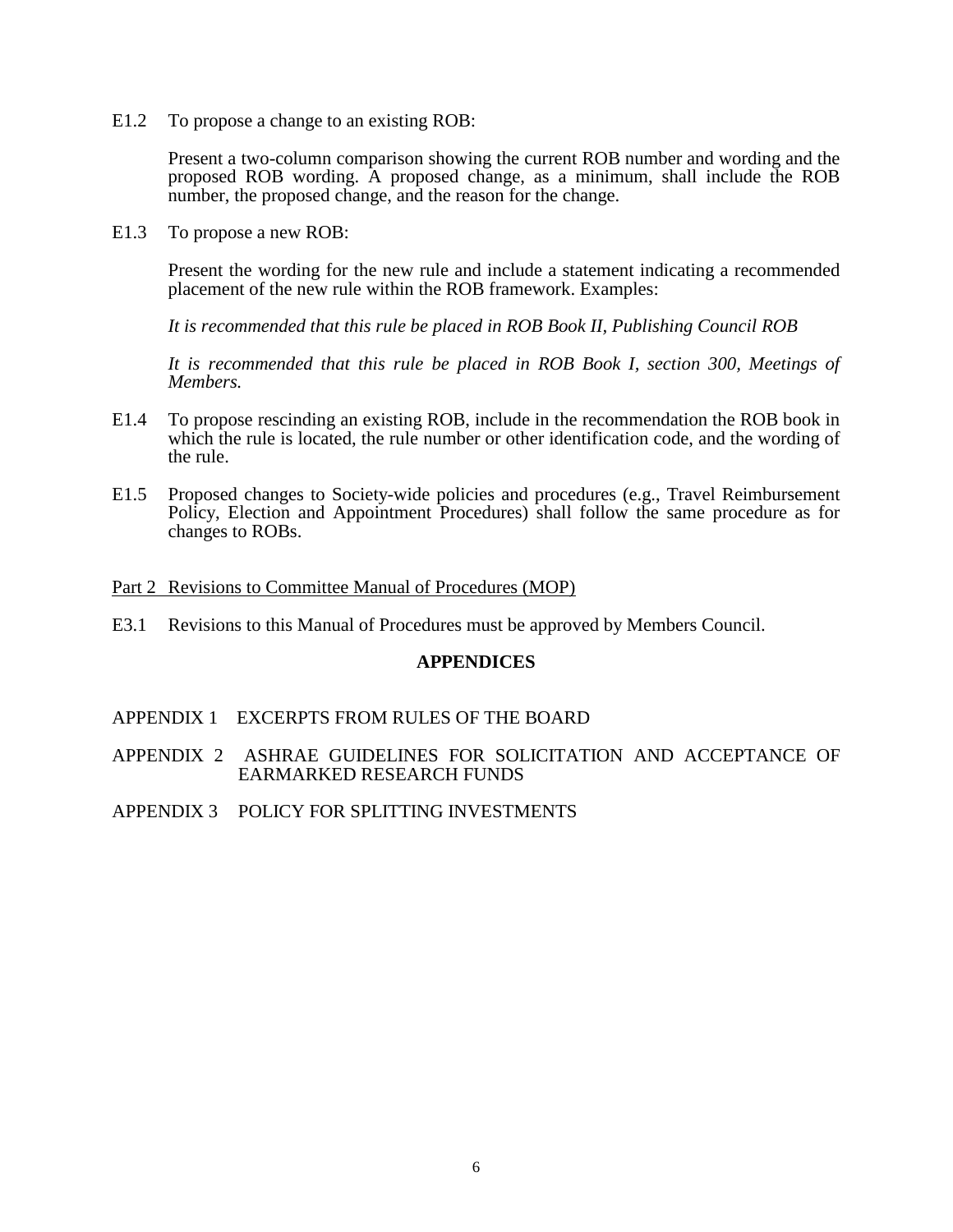# **APPENDIX 1**

# **EXCERPTS FROM RULES OF THE BOARD**

#### **2.422 RESEARCH PROMOTION COMMITTEE**

#### **2.422.001 SCOPE AND PURPOSE**

2.422.001.1 05-02-06-10 The Research Promotion (RP) Committee plans and implements programs within the Society to generate funds for the support of ASHRAE programs.

#### 2.422.001.2 **(effective 2013-07-01)**

The scope of the RP Campaign is expanded to include raising funds for Society scholarships. (12-10-26- 14B)

#### **2.422.002 MEMBERSHIP**

#### 2.422.002.1 Composition

The members of this committee are as follows

- A. Voting membership shall consist of a chair, three vice chairs, and each regional vice chair-Research Promotion. (06-01-25-08)
- B. Board ex officio and coordinating officer assigned as non-voting members
- C. Consultant
- D. The President of ASHRAE Research Canada (ARC) shall be appointed as a consultant to the ASHRAE Research Promotion Committee and travel expenses shall be paid to attend the meetings of this committee at the Society's Annual and Winter Meetings. (76-07-01-40/06-01-25/07-06-27-16)

#### 2.422.002.2 Qualifications

Regional Vice Chairmen shall be Members of the Society in good standing, and shall have been Members for three years prior to the start of their terms. (71-08-21-20/78-06-28-39/79-06-27-46/84-02-02-15)

#### 2.422.002.3 Term of Service

Service on this committee is intended to be for a 3-year term. Additional year(s) may be required to fill a position when determined by the DRC. Appointments are made, however, each year by the President-Elect for the administrative year covered by his term as president. (85-06-26-11/86-06-25-09/94-06-26- 04)

The chair of the committee shall be a non-voting member of the Members Council. (93-01-24-09/03-07- 02-11B)

#### **2.422.003 OPERATION**

#### 2.422.003.1 General Requirements

Responsibility for donor recognition of contributions for Society research, education and scholarship programs is assigned to the RP Committee. (88-06-30-48)

This committee administers the William J. Collins, Jr. ASHRAE RP Award and recommends winners to the Honors and Awards Committee. (93-01-28-49)

The RP Committee shall determine the location(s) in which the RP centralized training of RP Chapter chairs shall be held. These trainings shall take place between July 15<sup>th</sup> and September 30<sup>th</sup>.(06-01-25/26-10B)

Each Regional Vice Chair will be responsible for assisting the Chair and the RP Staff Liaison (Manager of Fund Raising) in the coordination of chapter, regional, and Society fund-raising programs.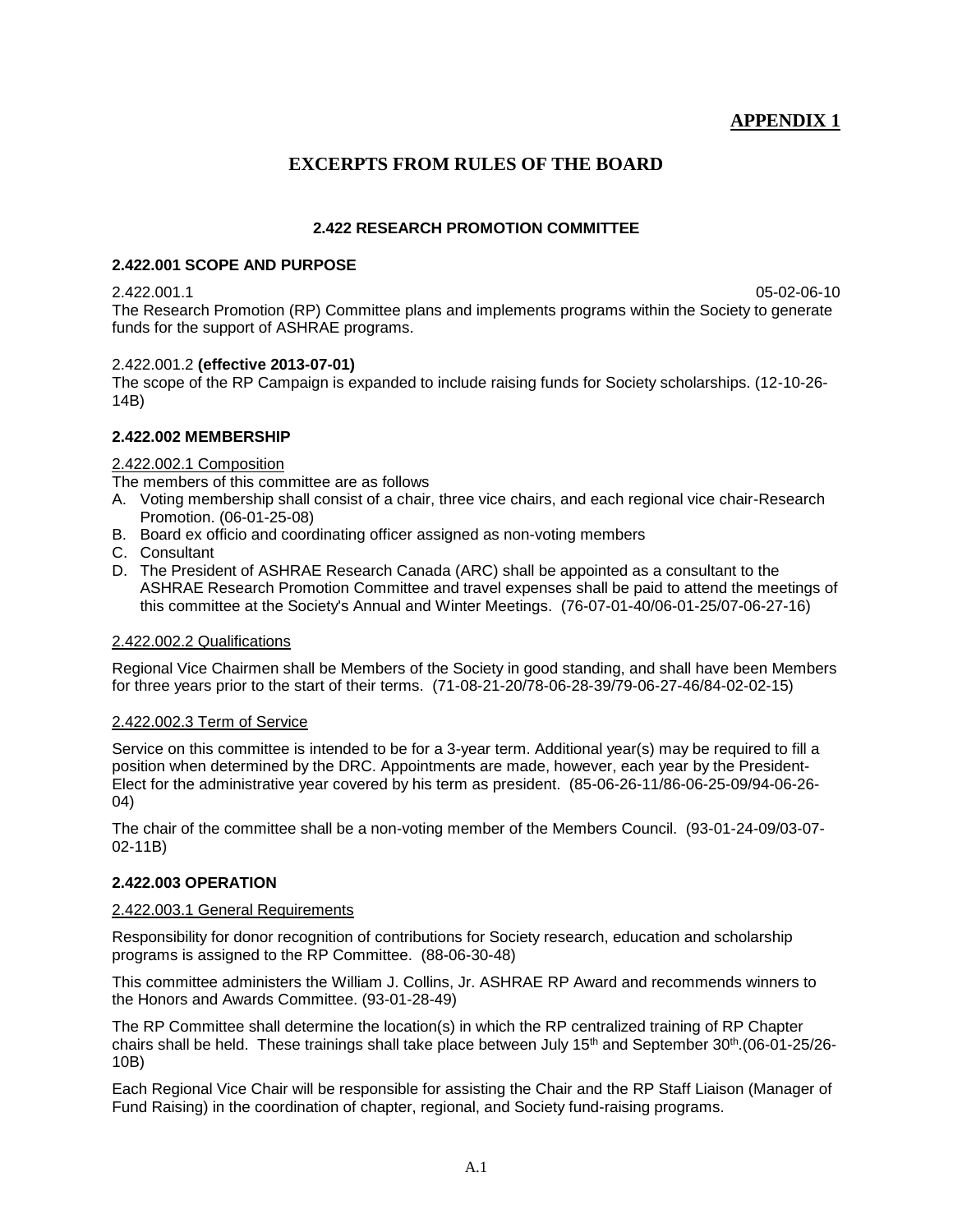Each Regional Vice Chair will be responsible, with the cooperation of the Director and Regional Chair, for establishing chapter activities for promotion of ASHRAE research and ASHRAE scholarships and will report at each CRC meeting in the region. (70-01-22-18)

Each Regional Vice Chair is authorized and expected to attend the following meetings. (71-08-21-20/86- 01-23-41/90-06-10-14D/94-06-30-15A/95-02-01-10/96-02-21-38)

- A. Chapters Regional Conference
- B. Regional planning meeting.
- C. Centralized Training Session for
- D. Formal visits to Chapters as requested by the Director and Regional Chair. (See 7.2.3)
- E. Regular meetings of the RP Committee at the Annual and Winter Meetings of the Society. (71- 08-21-20)

A member of this committee selected by the chair and approved by the Members Council chair may assist in the conduct of RP centralized training session(s). (78-06-28-34/03-07-02-11B)

A program shall be established to recognize contributors and key volunteers. This program will include presentation of certificates and plaques appropriate for the level of contribution at ASHRAE functions. (89-06-29-42)

Honor Rolls of contributors shall be published annually. (85-06-27-29/86-06-25-23/89-02-02-50)

- A. The Honor Roll for corporate contributions shall be restricted to investors of \$150.00 or more. (85- 06-27-29/86-06-25-23/89-02-02-50/99-01-28-83)
- B. The Honor Roll for individual contributors shall be restricted to investors of \$100.00 or more. (89- 02-02-49A/99-01-28-83)

The Research Promotion Committee Plan will include the development of a "Research Promotion Training Manual," establishment of awards for investors, establishment of an endowment fund and any other means for implementing the Society's goal for funding Society-sponsored research and scholarships.

The Director and Regional Chair may, with the President's concurrence, appoint assistants to the Regional Vice Chairmen serving on the Society Research Promotion Committee, with only one individual from each region to be reimbursed for authorized transportation expense. (70-06-28-34)

All expenses for the Research Promotion Committee shall be expensed from the AHR Exposition Fund. (04-01-25-14)

#### **2.422.004 STRATEGIC PLAN** 09-06-21-12C

This committee shall develop procedures for recommending updates to the strategic plan on a continuous basis. As a minimum the committee shall submit a report to the council prior to the Annual Meeting. The report includes the current status of each activity which supports the fulfillment of the committee's assignments under the strategic plan. The committee shall report to the council all recommendations for changes to the strategic plan as provided by the committee's constituents prior to the Annual Meeting.

100-129-001 98-01-21-22

The President and all class A directors of ASHRAE Research Canada shall be compensated by Society for their transportation expenses, if requested, to the annual meeting of ASHRAE Research Canada.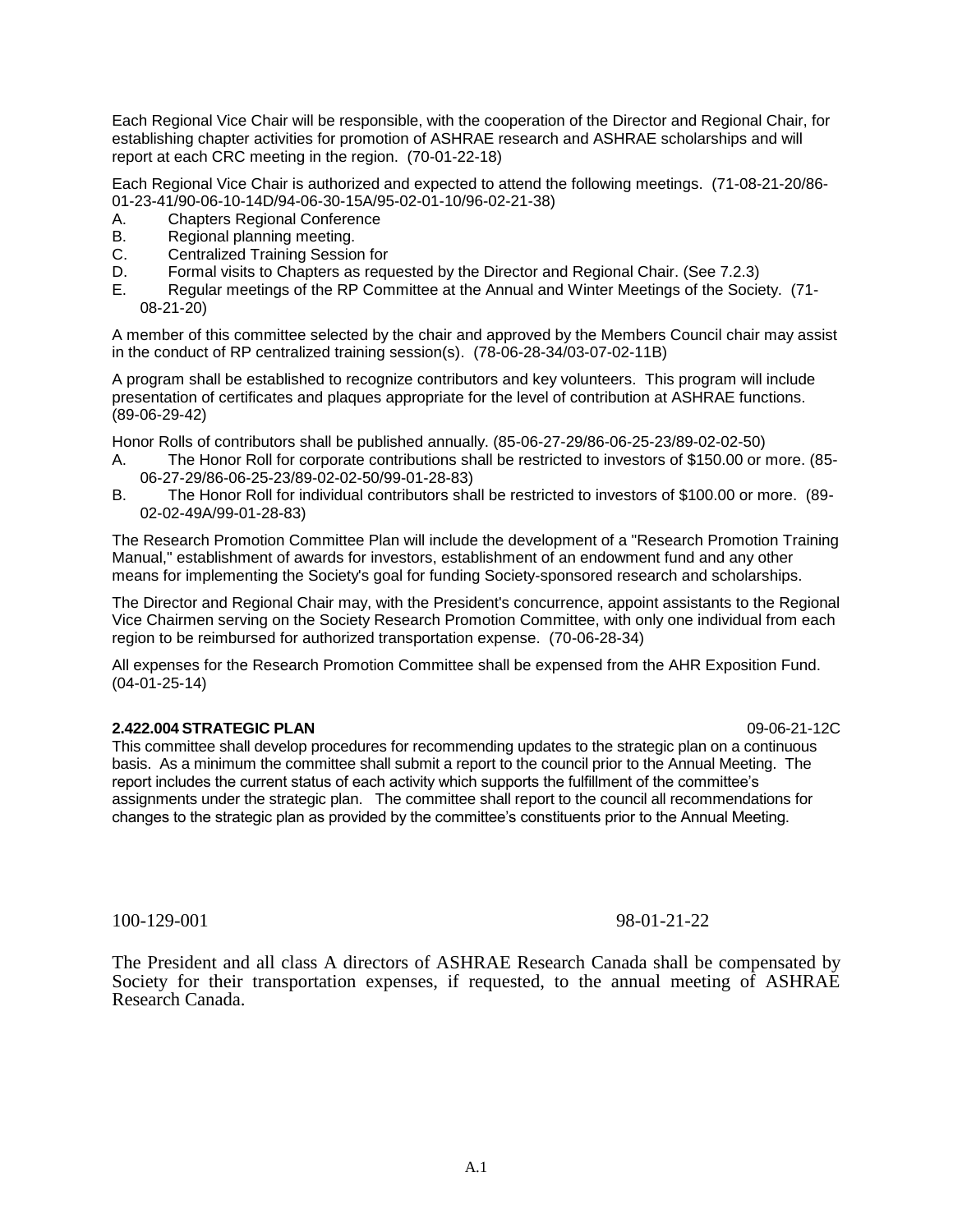### **ASHRAE GUIDELINES FOR SOLICITATION AND ACCEPTANCE OF EARMARKED RESEARCH FUNDS**

### 1. SCOPE

- 1.1 These Guidelines define procedures and outline benefits and limitations for solicitation of funds for specific research projects or categories of research. Such funds are defined as "Earmarked Funds."
	- 1.1.1 These Guidelines are to insure impartial research investigation and documentation in accordance with ASHRAE Bylaws and/or Rules of the Board, which documents take precedence over these procedures.

### 2. PURPOSE AND OBJECTIVES

- 2.1 Industry management objectives sometimes indicate that support to specific research projects or categories of research are desirable. An ASHRAE objective is to promote and fund research and other projects that will be of technical and societal usefulness. It is the purpose of these Guidelines to outline means by which both industry and ASHRAE can achieve their objectives.
- 2.2 Increased industry interest in specific projects will benefit the overall research program as it is anticipated that larger investments will result. Increased investor interest in research and response to results should be beneficial. Increased funding to specific projects will allow diversion of unrestricted funds to other research.
- 2.3 ASHRAE's objective to advance the arts and sciences of heating, refrigeration, air conditioning, ventilation, the allied arts and sciences and related human factors for the benefit of the general public and ASHRAE's knowledge of research needs will be enhanced through increased cooperation with industry, educational institutions, and other organizations.

# 3. CRITERIA FOR SOLICITATION AND ACCEPTANCE

- 3.1 Funds to support specific ASHRAE research projects, categories of research, or related technical activity may be accepted in the form of direct grants from donors. A member of the ASHRAE staff or a society member authorized by ASHRAE may accept funds designated for these purposes.
- 3.2 Funds that have been accepted by ASHRAE are to be held in escrow until the work proceeds and payments are required in accordance with ASHRAE rules and accounting procedures.
- 3.3 Funds accepted by ASHRAE under these guidelines must be committed within two years of receipt. If the funds are not committed, the donor shall be asked to release the earmarked funds for general use. If release is not obtained, the funds shall be returned to the donor.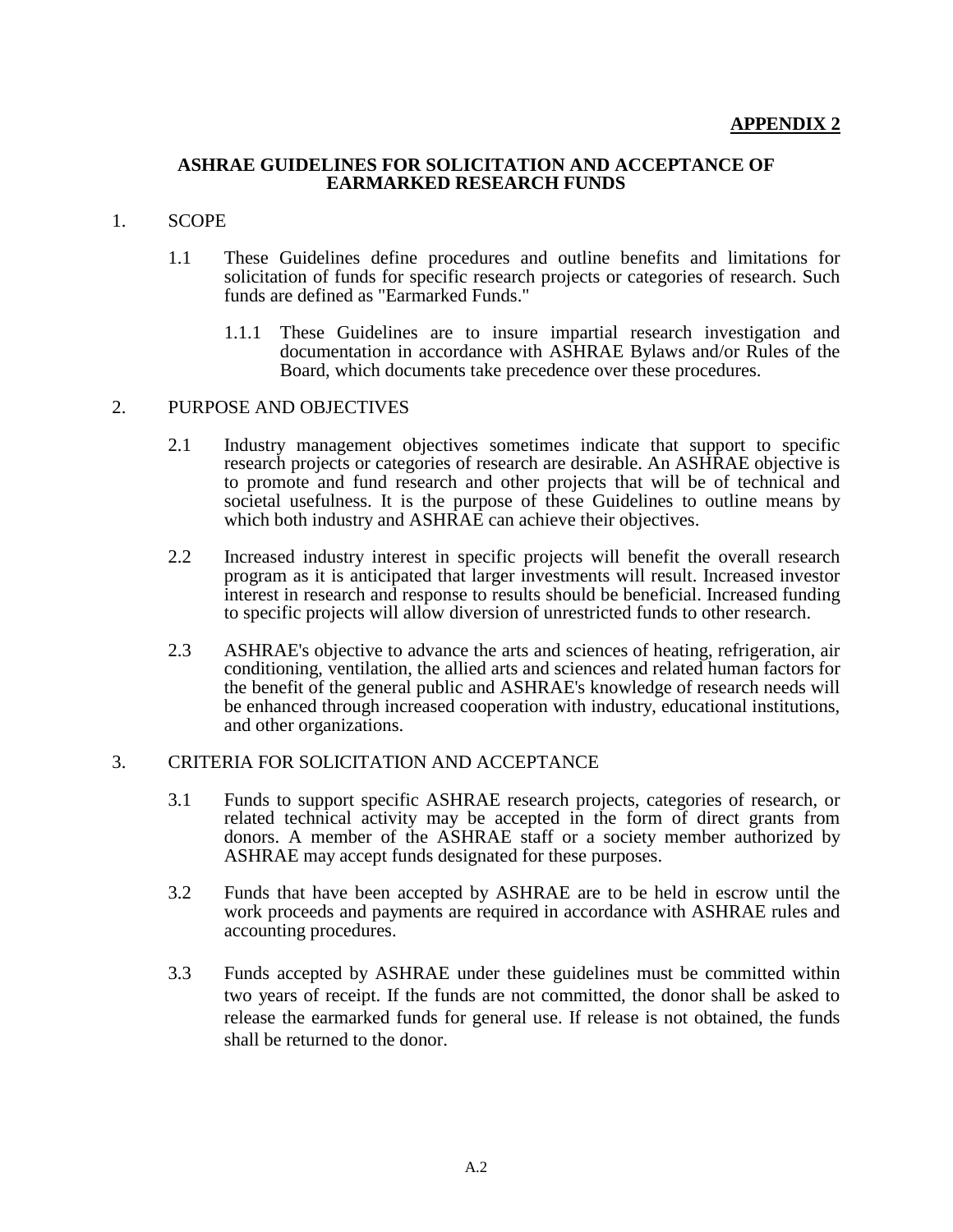- 3.4 It is anticipated and recommended that earmarked funds should be of sufficient magnitude that accounting procedures not be overburdened. Amounts less that \$1,000 may be earmarked into one of the currently approved research categories.
- 3.5 Earmarked funds may be accepted or the following purposes:
- 3.5.l For support of ASHRAE approved research projects where the donor affirms the intent of the scope of the project requesting no change in the work proposed.
	- 3.5.2 For support of ASHRAE approved research projects where the donor desires to expand the scope of the work. A work statement suitable to the donor outlining the nature and intent of the expansion must follow the procedures for work statements established by RAC and shall be approved by RAC.
- 3.6 When contractual agreements between the donor and the Society are required, the projects will be designated as Special Projects and must conform to the "Policy and Procedures for ASHRAE Special Projects."

"Committed" means that ASHRAE shall have undertaken an obligation to secure the desired work.